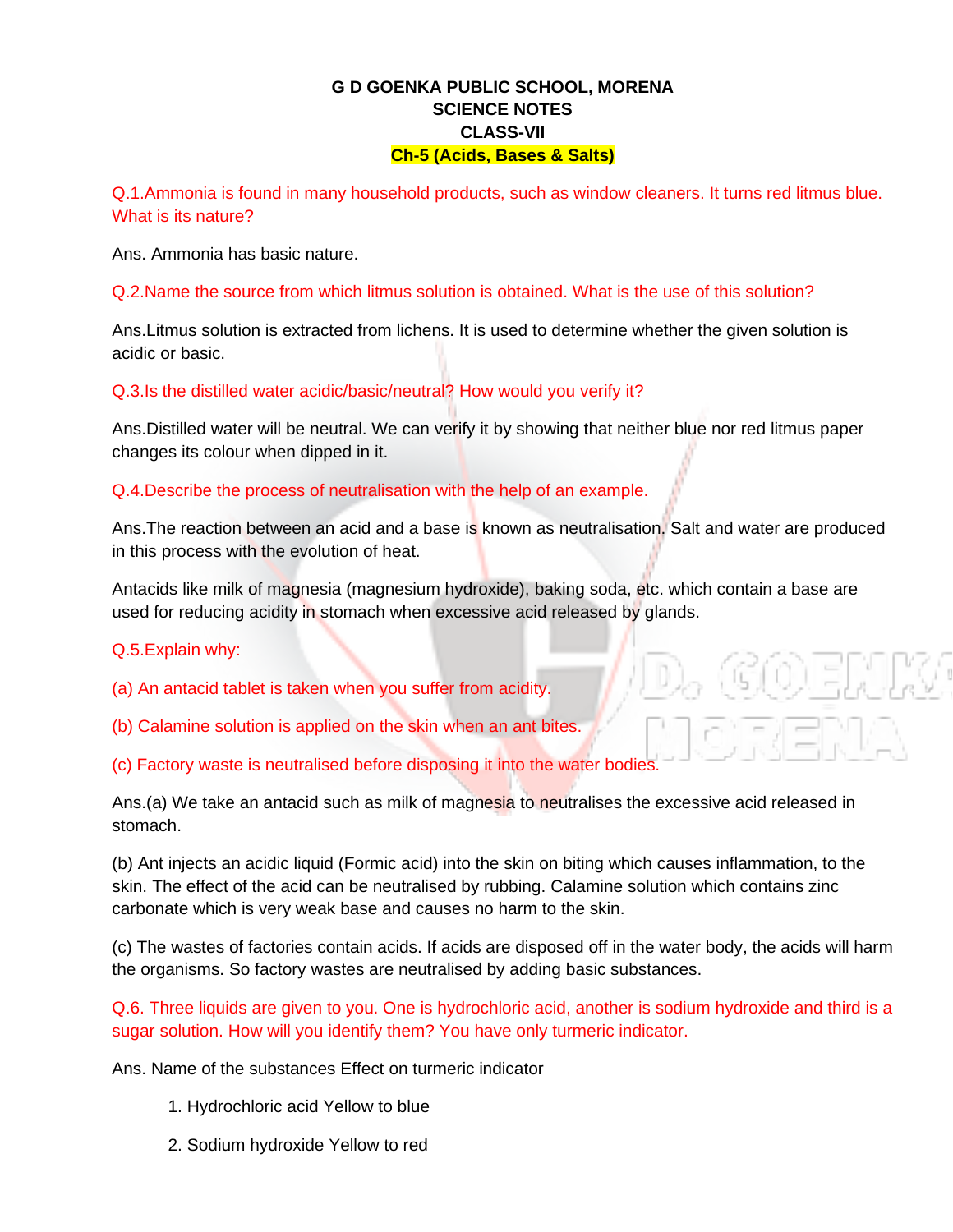#### 3. Sugar solution No change

Q.7. Blue litmus paper is dipped in a solution. It remains blue. What is the nature of the solution? Explain.

Ans. (i) It can be identified on the basis of the following observations : Bases change the colour of litmus paper to blue. As the colour of blue litmus paper is not affected, the solution must be basic.

(ii) If the solution is neutral, even then colour of litmus will not change.

Q. 8. Consider the following statements:

(a) Both acids and bases change colour of all indicators.

(b) If an indicator gives a colour change with an acid, it does not give a change with a base.

(c) If an indicator changes colour with a base, it does not change colour with an acid.

(d) Change of colour in an acid and a base depends on the type of the indicator. Which of these statements are correct?

(i) All four (ii) (a) and (d) (iii) (b) and (c) (iv) only (d)

Ans. (ii) (a) and  $(d)$ 

#### **Ch-8 (Respiration in Plants & Animals)**

#### Q1. Why does an athlete breathe faster and deeper than usual after finishing the race?

Answer: During the run, the demand of energy is high but the supply of oxygen to produce energy is limited. Therefore, anaerobic respiration takes places in the muscle cells to fulfill the demand of energy. After finishing the race, an athlete breathe faster and deeper than usual so that more oxygen is supplied to the cells.

Q2. List the similarities and differences between aerobic and anaerobic respiration.

Answer: Similarity:

(i) In both aerobic and anaerobic respiration, food is broken down to release energy.

(ii) Both takes place inside cells.

(iii) Both produces byproducts.

Differences:

(i) It takes place in the presence of oxygen. (i) It takes place in the absence of oxygen.

(ii) Energy is released in higher amount. (ii) Energy is released in lesser amount.

produced as byproducts as  $\blacksquare$ 

(iv) It is a slow process. (iv) It is a fast process.

#### **Aerobic Respiration Anaerobic Respiration**

(iii) Carbon dioxide and water are. (iii) Carbon dioxide and water are produced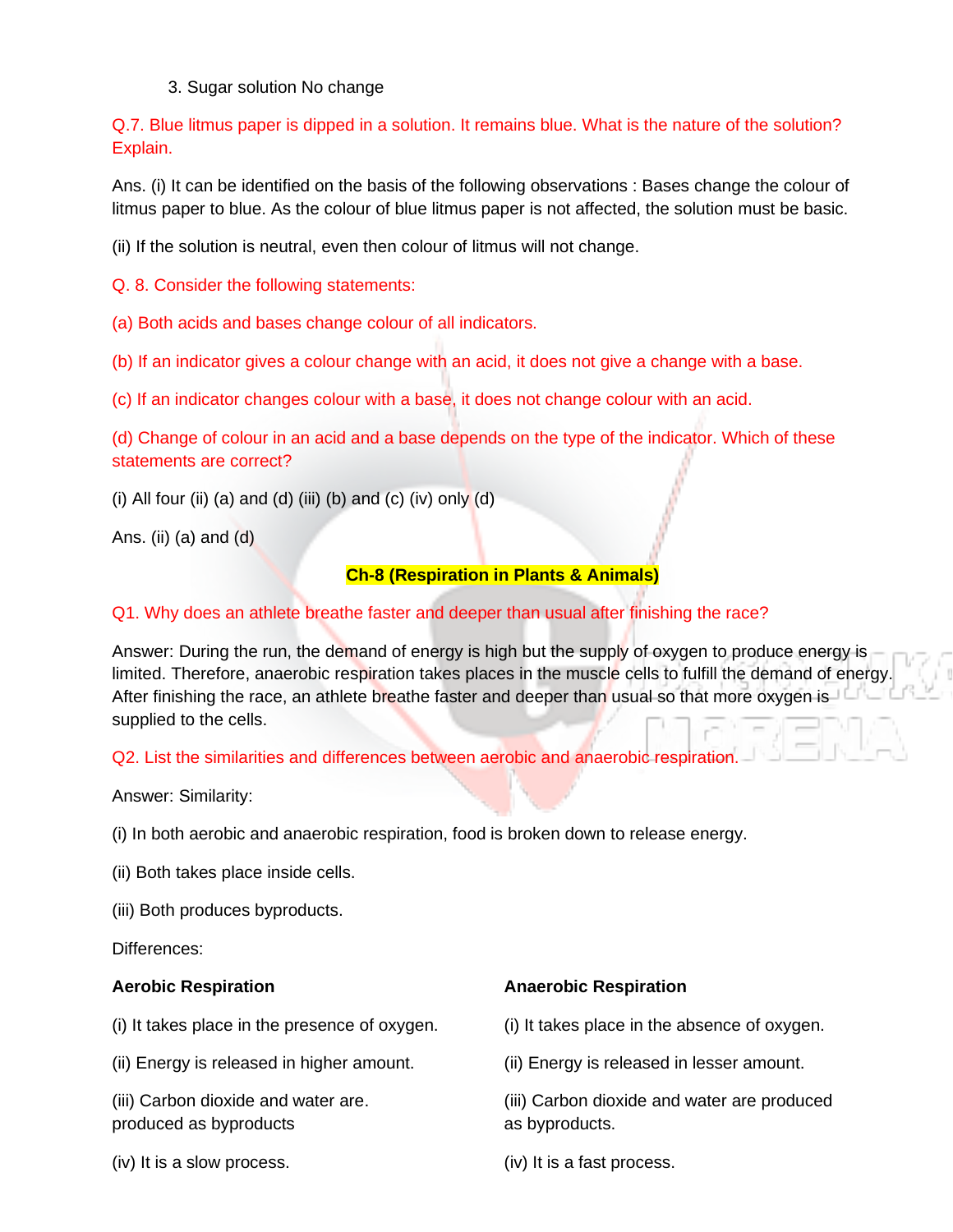(v) Examples: Animals and plants cells. (v) Examples: Human cells, yeast, Bacteria etc.

#### Q3. Why do we often sneeze when we inhale a lot of dust-laden air?

Answer:

We often sneeze when we inhale a lot of dust-laden air to expel out these foreign particles. These particles get past the hair in the nasal cavity and irritate the lining of the cavity which results in sneezing.

Q4. Take three test-tubes. Fill each of them with water. Label them A, B and C. Keep a snail in test-tube A, a water plant in test-tube B and in C, keep snail and plant both. Which test-tube would have the highest concentration of  $CO<sub>2</sub>$ ?

#### Answer:

Test-tube A will have the highest concentration of  $CO<sub>2</sub>$  because snail will take in oxygen and gives out  $CO<sub>2</sub>$ .

In test-tubes B and C, the  $CO<sub>2</sub>$  will be utilized by the water plant for synthesizing food and hence there will be less concentration of  $CO<sub>2</sub>$  in these.

Q5. The mountaineers carry oxygen with them because:

- (a) At an altitude of more than 5 km there is no air.
- (b) The amount of air available to a person is less than that available on the ground.

(c) The temperature of air is higher than that on the ground.

(d) The pressure of air is higher than that on the ground.

Answer:

The mountaineers carry oxygen with them because (b) The amount of air available to a person is less than that available on the ground.

#### **Ch-9 (Transportation of Materials)**

Q.1.Why is transport of materials necessary in a plant or an animal? Explain.

Ans.Transport of materials is necessary for plants or animals because due to it the nutrients and oxygen are made available to all the parts of the body. If the transport of necessary nutrients and oxygen does not take place in the body, the body will not be able to survive.

#### Q.2.What will happen if there are no platelets in the blood?

Ans.The blood platelets are responsible for the clotting of the blood. When some injury occurs blood starts flowing. But it clots on its own. If there are no platelets, the blood will not be able to clot and keep on flowing. Huge loss of blood ultimately causes death.

#### Q.3.What are stomata? Give two junctions of stomata.

Ans. There are small openings on the lower surface of the leaves. These pores are called stomata. These openings are surrounded with guard cells.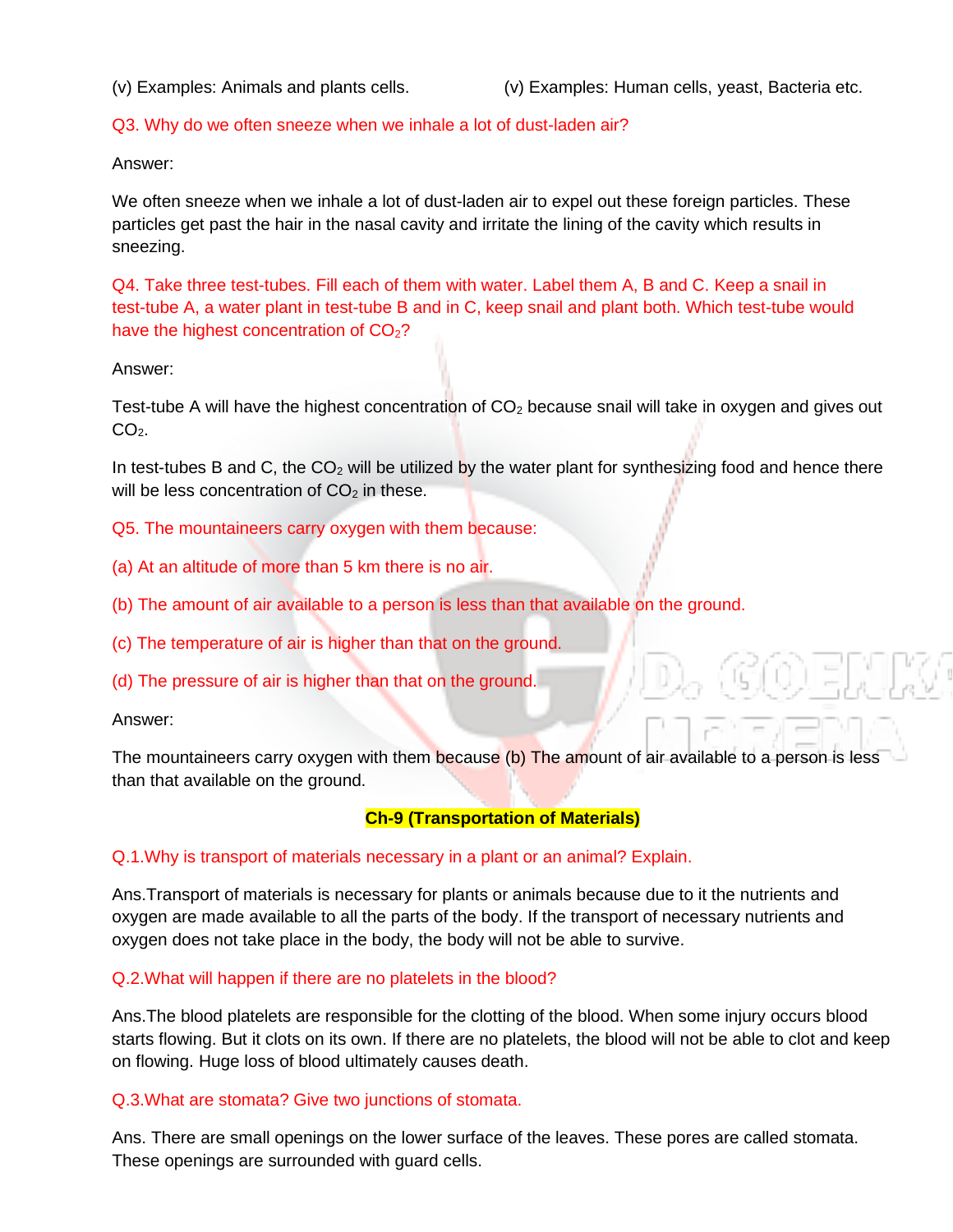Functions of stomata:

1. It helps in the transpiration of water, i.e., the loss of excess water from the plant.

2. Loss of water from the stomata creates an upward pull, i.e., suction pull which helps in absorption of water from the roots.

3. They help in exchange of gases.

Q.4.Does transpiration serve any useful function in plants? Explain.

Ans.(i) It helps to enhance the absorption of water and dissolved minerals by creation of a suction pull.

(ii) It helps in getting rid of the excess water.

(iii) It helps in transport of water and minerals to leaves and leaves use the water for photosynthesis. '

(iv)It produces a cooling effect on the plant

#### Q.5.What are the components of blood?

Ans.There are four components of blood:

(i) Plasma is a liquid part of blood which is yellowish in colour and contain 90% water. It contains food, enzymes, wastes and proteins etc

(ii) Red blood cells are disc shaped cells containing red coloured pigment called haemoglobin in it. Haemoglobin helps in transportation of oxygen.

(iii) White blood cells are the fighting cells which protect us against bacteria and foreign materials causing infections.

(iv) Platelets help in clotting of the blood

#### Q.6.Why is blood needed by all the parts of a body?

Ans. Blood is needed by all the parts because it contains the digested food and oxygen in it. It supplies the oxygen and digested food to various parts of the body to provide essential energy to them which helps the body to perform various functions

#### Q.7.What makes the blood look red?

Ans. A red pigment called haemoglobin gives the blood its red colour. This pigment helps in carrying oxygen to various parts of the body by blood

#### Q.8.Describe the function of the heart.

Ans. The right auricle and ventricle receive blood with carbon dioxide from all parts of the body. The collected blood is then pumped to the lungs for the purification. In lungs, the exchange of gases takes place and purified blood is sent back to left auricle. It pumps it to the left ventricle, which in turn pumps off the purified blood to all parts of body through arteries

#### Q.9.Why is it necessary to excrete waste products?

Ans. Certain waste and toxic products are formed during functioning of body cells. The waste products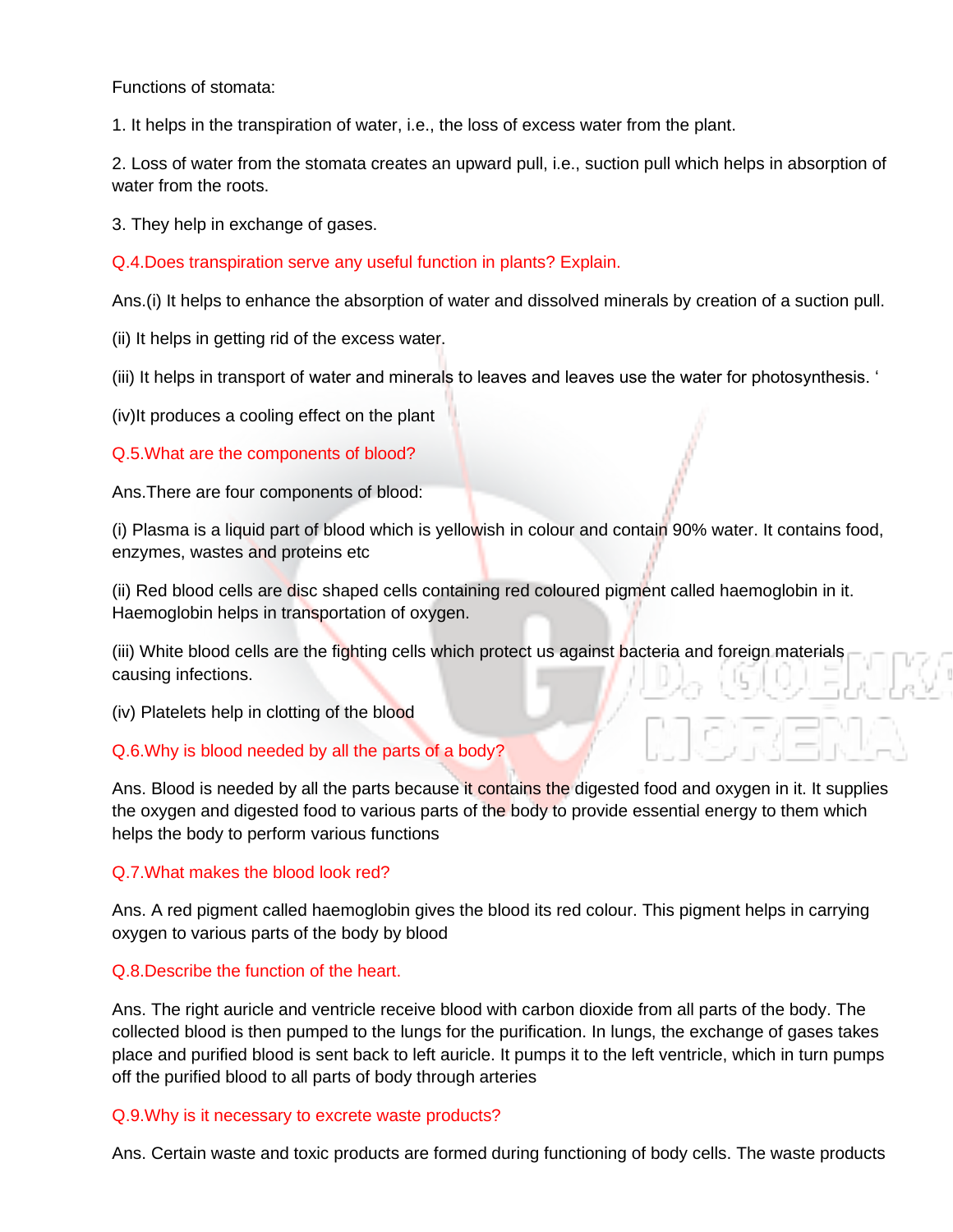like urea etc. are toxic. When these toxic materials are not removed from the body, they get mixed with blood and can damage the cells of body. It is necessary to remove such poisonous waste materials from our body.

#### Q.13.Draw a diagram of the human excretory system and label the various parts.



#### Human excretory system

## **Ch-10 (Reproduction in Plants)**

#### Q.1. Describe the different methods of asexual reproduction. Give examples.

Ans. Different methods of asexual reproduction are:

(a) Binary Fission: This process takes place in unicellular organisms. Parent cell elongates and gets divided into two identical daughter cells. Each daughter cell grows into an independent adult.

(b) Endospore Formation: In this method the spore wall is formed around a bacterial cell to form an endospore. This endospore germinates to form an active bacterium under favourable conditions.

(c) Fragmentation: In this process, body of the organism breaks up into two parts. Then each part grows into a new filament thus forming two organisms from a single one.

(d) Spore Formation: The spores are tiny spherical unicellular structures protected by thick wall. The spores are stored in a hard outer covering and this is called sporangium. Under favourable conditions the hard cover breaks and spores spread for germination.

(e) Budding: In yeast, new organisms are produced by the bud formation from the parent organism. After growing to full size, the bud gets detached and forms a new independent individual.

(f) Vegetative propagation: When vegetative parts of a plant like stems, leaves and root etc., give rise to new ones, it is.called vegetative propagation.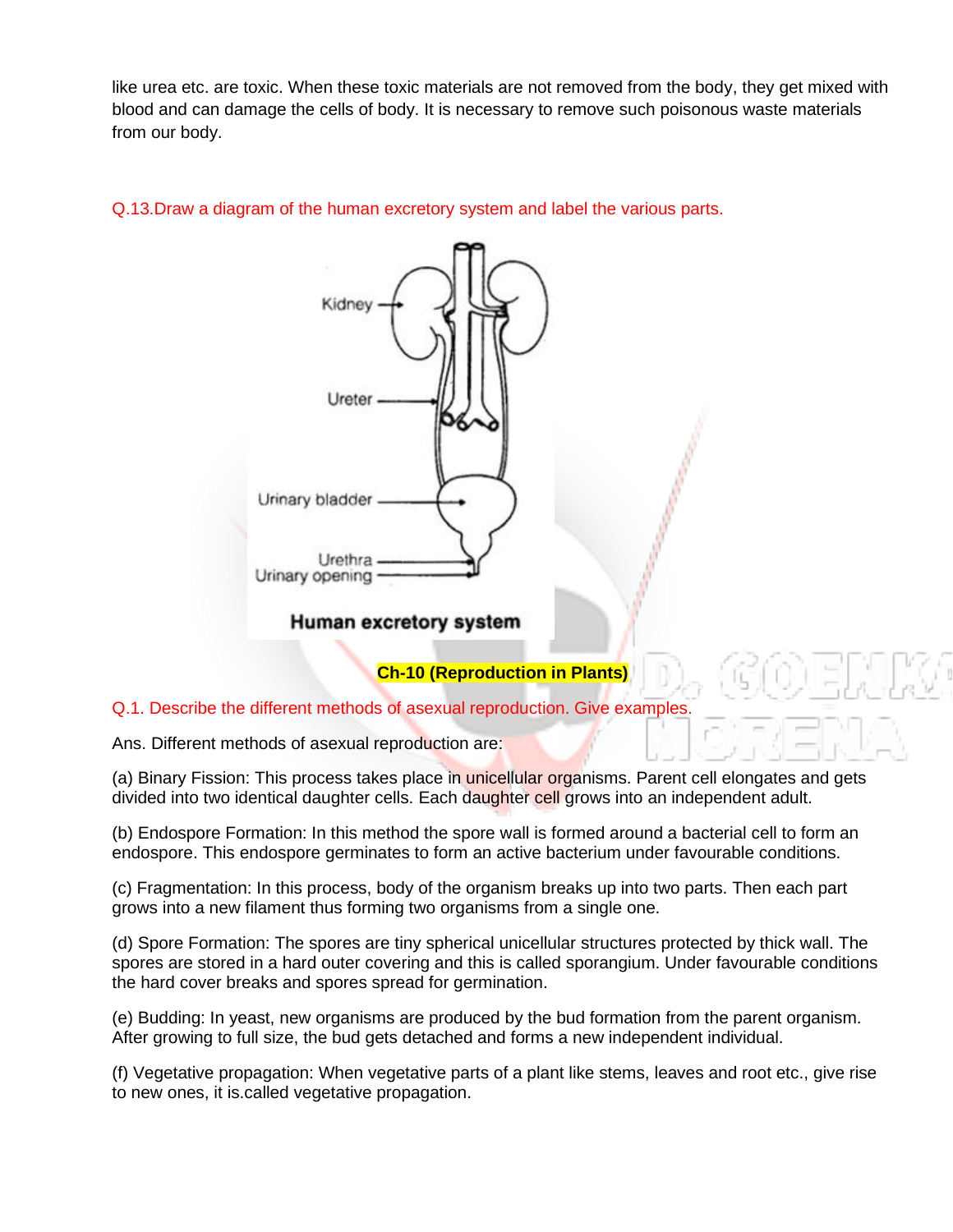#### Q.2. Explain what you understand by sexual reproduction.

Ans.Sexual reproduction means involvement of two parents in the process of reproduction. It is found mainly in higher plants where male gamete and female gamete fuse to form a zygote. These zygotes develop into individuals which are not identical. Offsprings inherit the characteristics of both the parents. In sexual reproduction both parents survive after the process of reproduction.

Q.3. State the main difference between asexual and sexual reproduction.

Ans.

| <b>Asexual reproduction</b>                                                                     | <b>Sexual reproduction</b>                                                                                                                                   |
|-------------------------------------------------------------------------------------------------|--------------------------------------------------------------------------------------------------------------------------------------------------------------|
| 1) Involves single organism.                                                                    | 1) Involves one or two organisms.                                                                                                                            |
| 2) No production of gametes.                                                                    | 2) Male and female gametes are produced.                                                                                                                     |
| 3) There is no fusion of gametes.                                                               | 3) It involves fusion of male and<br>female gametes.                                                                                                         |
| 4) It requires only mitotic divisions.                                                          | 4) It requires meiotic division followed<br>by mitotic division.                                                                                             |
| 5) It produces offsprings that are<br>identical to the parent.                                  | 5) Offspring will have some characters from<br>male parent and others from female<br>parent. Some characters may not be<br>present in either of the parents. |
| 6) In this chance of genetic variation<br>is only through random mutation.                      | 6) In this reproduction there is more chance<br>for genetic variation.                                                                                       |
| 7) Asexual reproduction is not very<br>useful for natural selection in<br>evolution of species. | Sexual reproduction is highly useful for<br>$\mathcal{D}$<br>natural selection in evolution of species.                                                      |
| 8) It occurs by budding,<br>$24 - 24$<br>fragmentation, sporulation.                            | It occurs due to pollination and fertilization.                                                                                                              |

Q.4.Sketch the reproductive parts of a flower.

Ans.

# **Parts of a Flower**